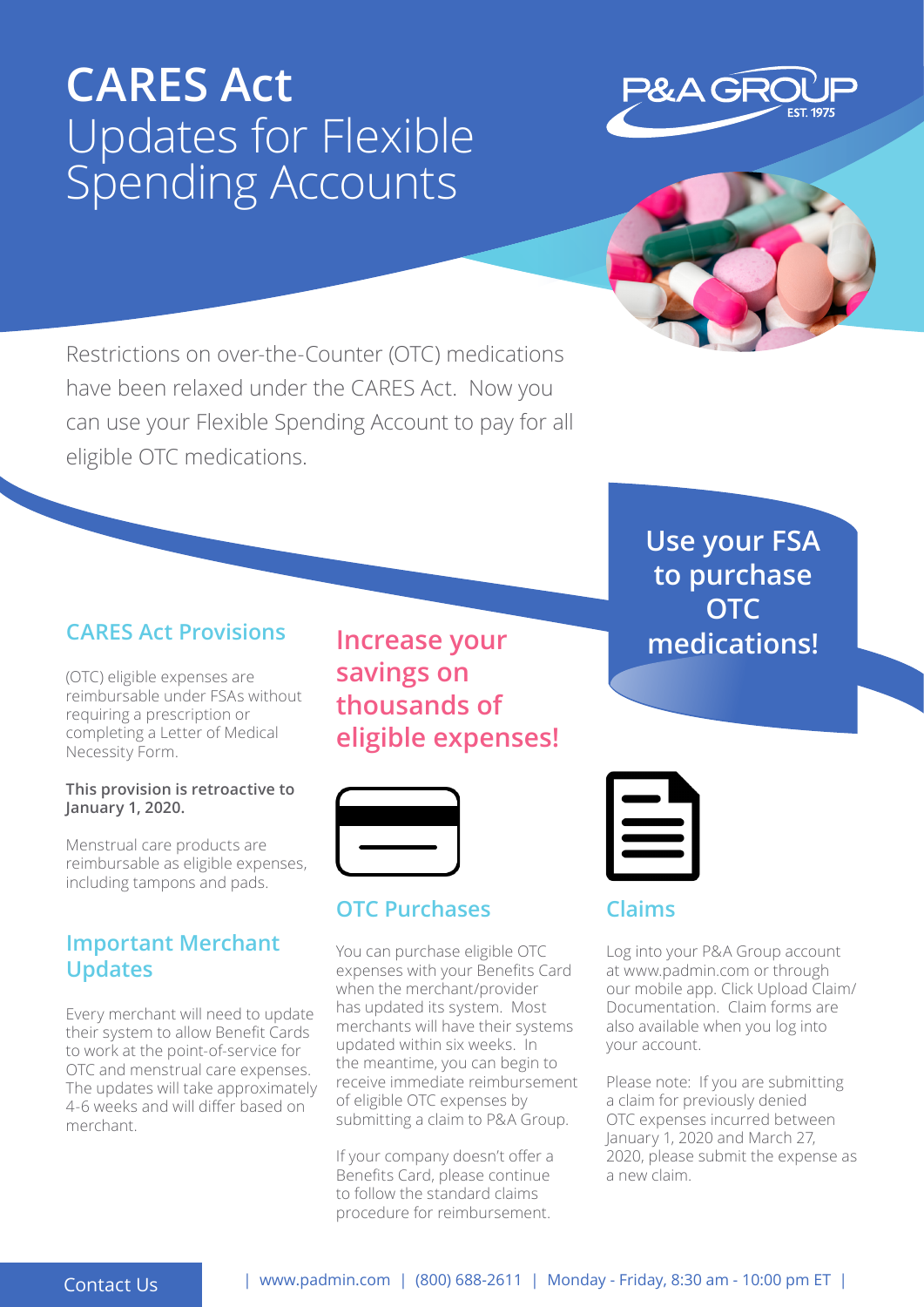

# SAMPLE ELIGIBLE EXPENSES FOR FSA REIMBURSEMENTS

CARES Act of 2020 Update Over-the-counter (OTC) medications are now reimbursable under FSAs without requiring a prescription or completing a Letter of Medical Necessity Form. This provision is retroactive to January 1, 2020. Menstrual care products are now reimbursable as eligible expenses, including tampons and pads.

### **Eligible Health FSA Expenses**

- **Acupuncture**
- Alcoholism treatment
- Allergy medication, nasal sprays
- Ambulance
- Analgesics, fever reducers, pain reducers (aspirin, ibuprofen, acetaminophen)
- Antacids and heartburn relief
- Antibiotic ointments
- Anti-itch creams and hydrocortisone creams
- Arthritis pain relieving creams
- Athlete's foot treatment, anti-fungal creams
- Artificial teeth/dentures
- Bandages
- Birth control
- Blood pressure monitors
- Braces
- Braille-books and magazines
- Breast pumps and lactation supplies
- Cancer screening
- **Chiropractors**
- Chondroitin
- Co-insurance amount you pay
- Cold/hot packs
- Cold medicines, tablets, syrups, cough drops & lozenges
- Co-pay amount you pay
- Compression hose (30-40 mmHg or higher)
- Condoms
- Contact lenses and eyeglasses
- Contact lens solutions
- Cost of medically necessary operations and related treatments
- Crutches
- Deductible medical coverage (amounts you pay)

• Compression hose (20-30 mmHg)

Exercise programs or equipment

• Dietary supplements

Fiber supplements

Infertility treatments Lead-base paint removal

• Humidifier **Hypnosis** 

• Dental fees

- Diabetic supplies
- Diaper rash ointment
- Drug addiction treatment
- Doula
- Ear wax removal kits
- Eye exams, eye surgery
- Eye glasses (protection plans/ warranties are NOT eligible expenses)
- Eczema treatments
- Feminine hygiene products
- Fertility treatments (in vitro fertilization, surgery)
- First-aid cream
- Glucosamine
- Hearing devices and batteries
- Hemorrhoid treatments
- Hospital services
- Incontinence products
- Infertility treatments
- Insulin
- Laboratory fees
- Lactose intolerance tablets
- Lamaze classes
- Latex gloves
- **Laxatives**
- Medical alert bracelets
- Medical information plan
- Menstrual pain relievers
- Mentally handicapped persons cost of special home care
- Motion sickness pills
- Nasal spray and strips
- Nicotine gum, patches
- Nurses fees (including nurses' board and social security tax paid by you)

• Massage therapy, rolfing therapy

• Orthopedic shoes *(Reimbursement is permitted for the cost difference between orthopedic shoes and regular* 

• Mineral supplements • Occupational therapy

- Obstetrical expenses
- **Orthotics**
- Over-the-counter medications
- Oxygen

**Eligible Health FSA Expenses Only with a Letter of Medical Necessity Form**

*shoes.)*

Scooter, electric

- Petroleum jelly
- Prosthesis
- Pregnancy tests
- Prenatal vitamins
- Psychiatrists' and psychologists' fees
- Radial keratotomy and lasik eye surgery
- Routine physical & other non diagnostic services or treatments
- Sinus medication
- Smoking cessation programs
- Speech therapy
- Special education for the blind
- Special plumbing for handicapped
- Sterilization (i.e., tubal ligation,vasectomy) and reversal
- Stomach and digestive relief items
- Sunburn cream (Solarcaine)
- Surgical fees
- Telephone, special for hearing impaired
- Television audio display equipment for hearing impaired
- Therapeutic care for drug and alcohol addiction received as medical treatment
- **Thermometers**
- Toothache and teething pain relievers
- Transportation expenses for person to receive medical care
- Urinary pain relief medication

• Yeast infection medication

without a LOMN)

needs schooling

• Vitamins • Water-Pik

- **Vaccines**
- Walkers
- Wart removal, i.e., W Freeze Off (certain wart medicines may require a prescription)

• Service animal (guide dogs are eligible

• Tuition/meals/lodging for special

• Varicose vein, treatment of

1

**Wheelchair** • X-rays